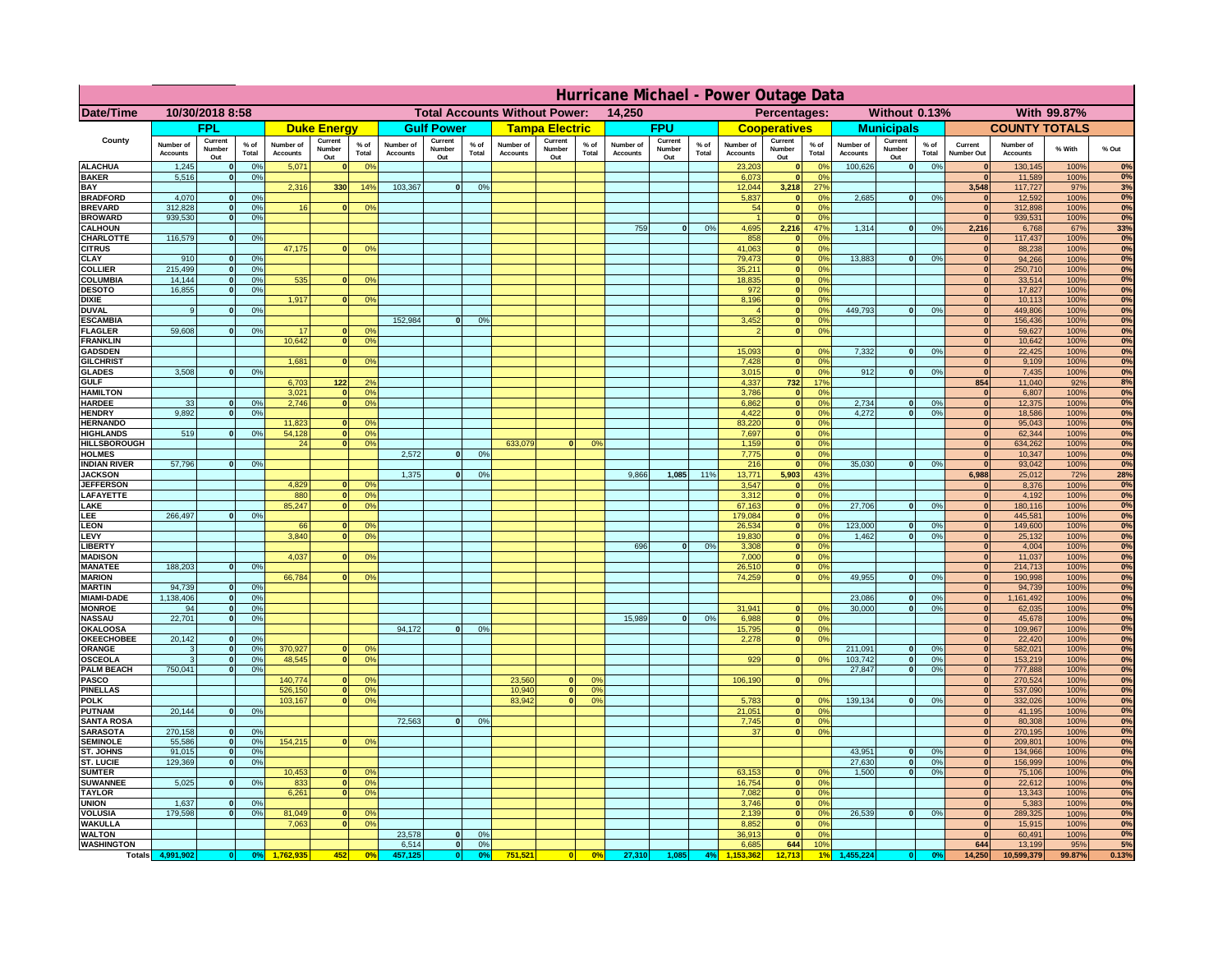# 10/30/2018 8:59 AM Hurricane Michael

| <b>Power Provider</b>                   | County              | <b>Number of Customers</b> | <b>Current Number Out</b> | <b>Outage Percentage</b> | <b>Estimated Restore Time</b> |
|-----------------------------------------|---------------------|----------------------------|---------------------------|--------------------------|-------------------------------|
| West Florida Electric Cooperative, Inc. | <b>JACKSON</b>      | 13,723                     | 5,857                     | 42.68%                   | >5 days                       |
| Gulf Coast Electric Cooperative, Inc.   | BAY                 | 12,044                     | 3,218                     | 26.72%                   | >5 days                       |
| West Florida Electric Cooperative, Inc. | <b>CALHOUN</b>      | 2,852                      | 1,558                     | 54.63%                   | >5 days                       |
|                                         |                     |                            |                           |                          | 72                            |
| Florida Public Utilities Corporation    | <b>JACKSON</b>      | 9,866                      | 1,085                     | 11.00%                   |                               |
| Gulf Coast Electric Cooperative, Inc.   | <b>GULF</b>         | 4,337                      | 732                       | 16.88%                   | >5 days                       |
| Gulf Coast Electric Cooperative, Inc.   | CALHOUN             | 1,843                      | 658                       | 35.70%                   | >5 days                       |
| West Florida Electric Cooperative, Inc. | <b>WASHINGTON</b>   | 4,260                      | 553                       | 12.98%                   | >5 days                       |
| Duke Energy                             | BAY                 | 2,316                      | 330                       | 14.25%                   | TBD                           |
| Duke Energy                             | <b>GULF</b>         | 6,703                      | 122                       | 1.82%                    | <b>TBD</b>                    |
| Gulf Coast Electric Cooperative, Inc.   | <b>WASHINGTON</b>   | 2,425                      | 91                        | 3.75%                    | >5 days                       |
| Gulf Coast Electric Cooperative, Inc.   | <b>JACKSON</b>      | 48                         | 46                        | 95.83%                   | >5 days                       |
| Central Florida Electric Cooperative    | <b>ALACHUA</b>      | 875                        | $\mathsf 0$               | 0.00%                    | TBD                           |
| Central Florida Electric Cooperative    | <b>DIXIE</b>        | 7,595                      | $\mathbf 0$               | 0.00%                    | TBD                           |
|                                         |                     |                            | $\mathbf 0$               |                          |                               |
| Central Florida Electric Cooperative    | <b>GILCHRIST</b>    | 7,424                      |                           | 0.00%                    | Restored                      |
| Central Florida Electric Cooperative    | LAFAYETTE           | 9                          | $\mathbf{0}$              | 0.00%                    | <b>TBD</b>                    |
| Central Florida Electric Cooperative    | LEVY                | 17,513                     | $\mathsf 0$               | 0.00%                    | Restored                      |
| Central Florida Electric Cooperative    | <b>MARION</b>       | $\overline{9}$             | $\mathbf{0}$              | 0.00%                    | <b>TBD</b>                    |
| Chattahoochee Electric                  | GADSDEN             | 1,173                      | $\mathbf 0$               | 0.00%                    | Restored                      |
| Choctawhatchee Electric Cooperative     | <b>HOLMES</b>       | 293                        | $\mathbf 0$               | 0.00%                    | Restored                      |
| Choctawhatchee Electric Cooperative     | <b>OKALOOSA</b>     | 15,795                     | $\mathbf 0$               | 0.00%                    | Restored                      |
| Choctawhatchee Electric Cooperative     | <b>SANTA ROSA</b>   | 201                        | $\mathbf 0$               | 0.00%                    | Restored                      |
| Choctawhatchee Electric Cooperative     | <b>WALTON</b>       | 36,812                     | $\mathbf 0$               | 0.00%                    | Restored                      |
|                                         | <b>ALACHUA</b>      | 4,426                      | $\mathbf 0$               | 0.00%                    | TBD                           |
| City of Alachua                         |                     |                            |                           |                          |                               |
| City of Bartow                          | <b>POLK</b>         | 11,790                     | $\mathsf 0$               | 0.00%                    | TBD                           |
| City of Blountstown                     | <b>CALHOUN</b>      | 1,314                      | $\mathbf 0$               | 0.00%                    | Restored                      |
| City of Bushnell                        | <b>SUMTER</b>       | 1,500                      | $\mathbf 0$               | 0.00%                    | <b>TBD</b>                    |
| City of Clewiston                       | <b>HENDRY</b>       | 4,272                      | $\mathbf 0$               | 0.00%                    | TBD                           |
| City of Fort Meade                      | <b>POLK</b>         | 2,379                      | $\mathbf 0$               | 0.00%                    | TBD                           |
| City of Havana                          | <b>GADSDEN</b>      | 1,391                      | $\mathbf 0$               | 0.00%                    | Restored                      |
| City of Leesburg                        | LAKE                | 22,000                     | $\mathbf 0$               | 0.00%                    | TBD                           |
| City of Moore Haven                     | <b>GLADES</b>       | 912                        | $\mathbf 0$               | 0.00%                    | <b>TBD</b>                    |
|                                         |                     |                            |                           |                          |                               |
| City of Mount Dora                      | LAKE                | 5,706                      | $\mathsf 0$               | 0.00%                    | TBD                           |
| City of Newberry                        | <b>ALACHUA</b>      | 1,727                      | $\mathbf 0$               | 0.00%                    | <b>TBD</b>                    |
| City of Quincy                          | GADSDEN             | 4,768                      | $\mathsf 0$               | 0.00%                    | Restored                      |
| City of Starke                          | <b>BRADFORD</b>     | 2,685                      | $\mathbf 0$               | 0.00%                    | TBD                           |
| City of Tallahassee                     | LEON                | 123,000                    | 0                         | 0.00%                    | Restored                      |
| City of Vero Beach                      | <b>INDIAN RIVER</b> | 35,030                     | $\mathbf 0$               | 0.00%                    | <b>TBD</b>                    |
| City of Wauchula                        | HARDEE              | 2,734                      | $\mathbf 0$               | 0.00%                    | <b>TBD</b>                    |
| City of Williston                       | LEVY                | 1,462                      | $\mathbf 0$               | 0.00%                    | <b>TBD</b>                    |
| City of Winter Park                     | ORANGE              | 13,941                     | $\mathsf 0$               | 0.00%                    | <b>TBD</b>                    |
|                                         | <b>ALACHUA</b>      | 22,328                     | $\mathbf 0$               | 0.00%                    | <b>TBD</b>                    |
| Clay Electric Cooperative               |                     |                            |                           |                          |                               |
| Clay Electric Cooperative               | <b>BAKER</b>        | 2,476                      | $\mathbf 0$               | 0.00%                    | <b>TBD</b>                    |
| Clay Electric Cooperative               | <b>BRADFORD</b>     | 5,837                      | $\mathbf 0$               | 0.00%                    | TBD                           |
| Clay Electric Cooperative               | <b>CLAY</b>         | 79,473                     | 0                         | 0.00%                    | <b>TBD</b>                    |
| Clay Electric Cooperative               | <b>COLUMBIA</b>     | 16,922                     | $\mathbf{0}$              | 0.00%                    | <b>TBD</b>                    |
| Clay Electric Cooperative               | <b>DUVAL</b>        | 4                          | $\pmb{0}$                 | 0.00%                    | <b>TBD</b>                    |
| Clay Electric Cooperative               | <b>FLAGLER</b>      | $\overline{2}$             | $\pmb{0}$                 | 0.00%                    | TBD                           |
| Clay Electric Cooperative               | <b>GILCHRIST</b>    | 4                          | $\pmb{0}$                 | 0.00%                    | <b>TBD</b>                    |
| Clay Electric Cooperative               | LAKE                | 2,239                      | $\pmb{0}$                 | 0.00%                    | <b>TBD</b>                    |
| Clay Electric Cooperative               | LEVY                | 712                        | $\pmb{0}$                 | 0.00%                    | TBD                           |
|                                         |                     |                            | $\pmb{0}$                 | 0.00%                    |                               |
| Clay Electric Cooperative               | <b>MARION</b>       | 16,301                     |                           |                          | TBD                           |
| Clay Electric Cooperative               | PUTNAM              | 21,051                     | $\pmb{0}$                 | 0.00%                    | <b>TBD</b>                    |
| Clay Electric Cooperative               | SUWANNEE            | 5                          | $\pmb{0}$                 | 0.00%                    | <b>TBD</b>                    |
| Clay Electric Cooperative               | <b>UNION</b>        | 3,746                      | $\pmb{0}$                 | 0.00%                    | <b>TBD</b>                    |
| Clay Electric Cooperative               | <b>VOLUSIA</b>      | 2,139                      | 0                         | 0.00%                    | TBD                           |
| Duke Energy                             | <b>ALACHUA</b>      | 5,071                      | $\pmb{0}$                 | 0.00%                    | Restored                      |
| Duke Energy                             | <b>BREVARD</b>      | 16                         | $\pmb{0}$                 | 0.00%                    | Restored                      |
| Duke Energy                             | <b>CITRUS</b>       | 47,175                     | $\pmb{0}$                 | 0.00%                    | Restored                      |
|                                         |                     | 535                        | $\pmb{0}$                 | 0.00%                    | Restored                      |
| Duke Energy                             | COLUMBIA            |                            |                           |                          |                               |
| Duke Energy                             | <b>DIXIE</b>        | 1,917                      | 0                         | 0.00%                    | Restored                      |
| <b>Duke Energy</b>                      | <b>FLAGLER</b>      | 17                         | $\pmb{0}$                 | 0.00%                    | Restored                      |
| Duke Energy                             | <b>FRANKLIN</b>     | 10,642                     | $\pmb{0}$                 | 0.00%                    | Restored                      |
| <b>Duke Energy</b>                      | <b>GILCHRIST</b>    | 1,681                      | $\pmb{0}$                 | 0.00%                    | Restored                      |
| Duke Energy                             | <b>HAMILTON</b>     | 3,021                      | 0                         | 0.00%                    | Restored                      |
| <b>Duke Energy</b>                      | HARDEE              | 2,746                      | $\pmb{0}$                 | 0.00%                    | Restored                      |
| Duke Energy                             | <b>HERNANDO</b>     | 11,823                     | $\pmb{0}$                 | 0.00%                    | Restored                      |
| <b>Duke Energy</b>                      | <b>HIGHLANDS</b>    | 54,128                     | 0                         | 0.00%                    | Restored                      |
|                                         | HILLSBOROUGH        | 24                         | 0                         |                          | Restored                      |
| Duke Energy                             |                     |                            |                           | 0.00%                    |                               |
| <b>Duke Energy</b>                      | <b>JEFFERSON</b>    | 4,829                      | $\pmb{0}$                 | 0.00%                    | Restored                      |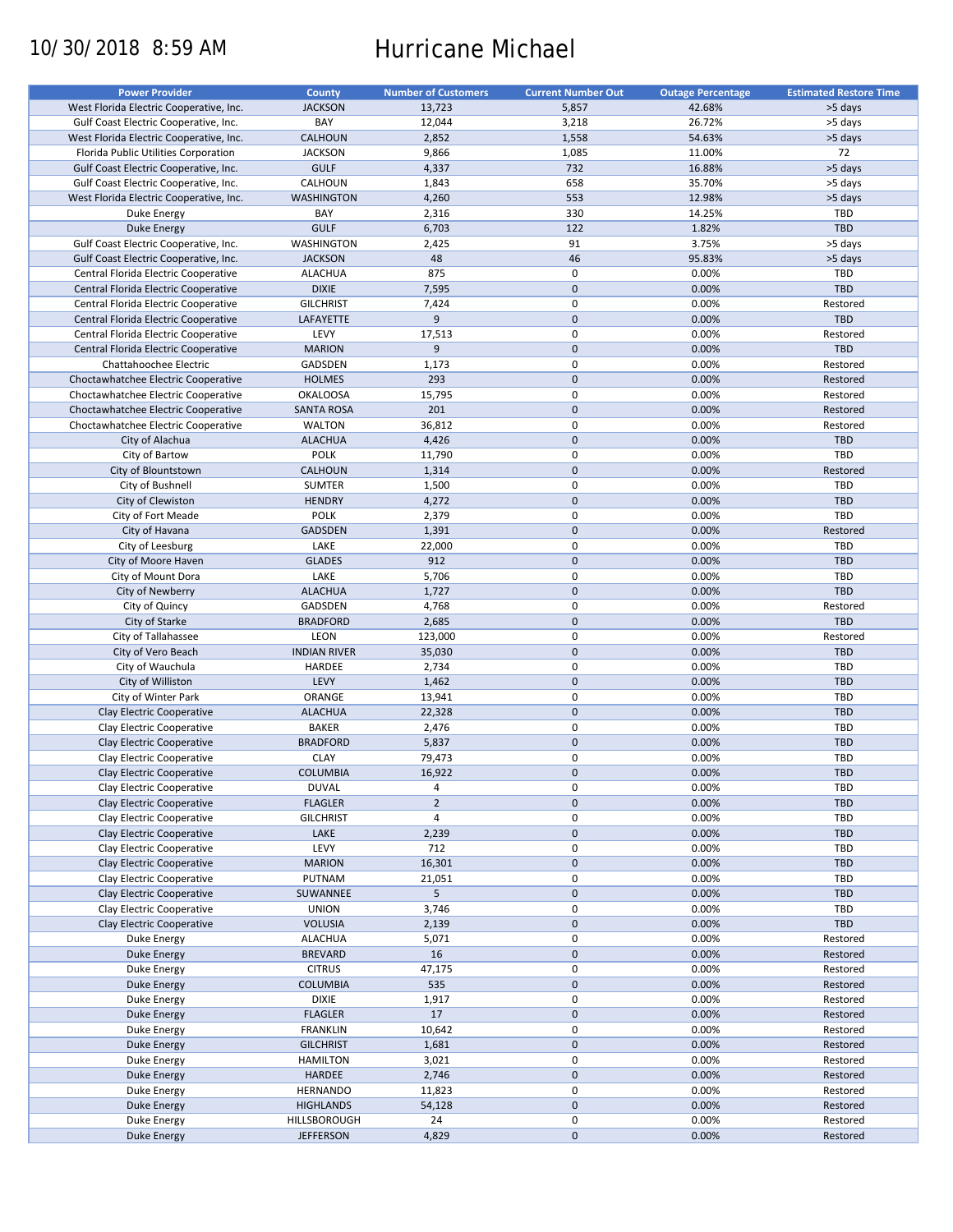### 10/30/2018 8:59 AM Hurricane Michael

| Duke Energy                                        | LAFAYETTE           | 880         | 0            | 0.00% | Restored   |
|----------------------------------------------------|---------------------|-------------|--------------|-------|------------|
|                                                    | LAKE                | 85,247      | $\mathbf{0}$ | 0.00% | Restored   |
| Duke Energy                                        |                     |             |              |       |            |
| Duke Energy                                        | LEON                | 66          | $\mathbf 0$  | 0.00% | Restored   |
| Duke Energy                                        | LEVY                | 3,840       | $\mathbf 0$  | 0.00% | Restored   |
| Duke Energy                                        | <b>MADISON</b>      | 4,037       | $\mathsf 0$  | 0.00% | Restored   |
| Duke Energy                                        | <b>MARION</b>       | 66,784      | $\mathbf 0$  | 0.00% | Restored   |
| Duke Energy                                        | ORANGE              | 370,927     | $\mathsf 0$  | 0.00% | Restored   |
| Duke Energy                                        | <b>OSCEOLA</b>      | 48,545      | $\mathbf 0$  | 0.00% | Restored   |
| Duke Energy                                        | PASCO               | 140,774     | $\mathsf 0$  | 0.00% | Restored   |
| Duke Energy                                        | <b>PINELLAS</b>     | 526,150     | $\mathbf 0$  | 0.00% | Restored   |
| Duke Energy                                        | <b>POLK</b>         | 103,167     | $\pmb{0}$    | 0.00% | Restored   |
| Duke Energy                                        | SEMINOLE            | 154,215     | $\mathbf 0$  | 0.00% | Restored   |
| Duke Energy                                        | <b>SUMTER</b>       | 10,453      | $\pmb{0}$    | 0.00% | Restored   |
| <b>Duke Energy</b>                                 | SUWANNEE            | 833         | $\mathbf 0$  | 0.00% | Restored   |
| Duke Energy                                        | <b>TAYLOR</b>       | 6,261       | $\mathbf 0$  | 0.00% | Restored   |
|                                                    | <b>VOLUSIA</b>      | 81,049      | $\mathbf 0$  | 0.00% | Restored   |
| Duke Energy                                        |                     |             |              |       |            |
| Duke Energy                                        | WAKULLA             | 7,063       | $\mathsf 0$  | 0.00% | Restored   |
| Escambia River Electric Cooperative, Inc.          | <b>ESCAMBIA</b>     | 3,452       | $\mathbf 0$  | 0.00% | <b>TBD</b> |
| Escambia River Electric Cooperative, Inc.          | <b>SANTA ROSA</b>   | 7,544       | $\mathsf 0$  | 0.00% | <b>TBD</b> |
| Florida Keys Electric Cooperative                  | <b>MONROE</b>       | 31,941      | $\mathbf 0$  | 0.00% | <b>TBD</b> |
| Florida Power and Light Company                    | <b>ALACHUA</b>      | 1,245       | $\mathsf 0$  | 0.00% | <b>TBD</b> |
| Florida Power and Light Company                    | <b>BAKER</b>        | 5,516       | $\mathbf 0$  | 0.00% | <b>TBD</b> |
| Florida Power and Light Company                    | <b>BRADFORD</b>     | 4,070       | $\pmb{0}$    | 0.00% | TBD        |
| Florida Power and Light Company                    | <b>BREVARD</b>      | 312,828     | $\mathbf 0$  | 0.00% | <b>TBD</b> |
| Florida Power and Light Company                    | <b>BROWARD</b>      | 939,530     | $\mathsf 0$  | 0.00% | TBD        |
| Florida Power and Light Company                    | <b>CHARLOTTE</b>    | 116,579     | $\mathbf 0$  | 0.00% | <b>TBD</b> |
| Florida Power and Light Company                    | <b>CLAY</b>         | 910         | $\pmb{0}$    | 0.00% | TBD        |
| Florida Power and Light Company                    | <b>COLLIER</b>      | 215,499     | $\mathbf 0$  | 0.00% | <b>TBD</b> |
|                                                    |                     |             | $\mathsf 0$  | 0.00% | <b>TBD</b> |
| Florida Power and Light Company                    | COLUMBIA            | 14,144      |              |       |            |
| Florida Power and Light Company                    | <b>DESOTO</b>       | 16,855      | $\pmb{0}$    | 0.00% | TBD        |
| Florida Power and Light Company                    | <b>DUVAL</b>        | 9           | $\mathsf 0$  | 0.00% | TBD        |
| Florida Power and Light Company                    | <b>FLAGLER</b>      | 59,608      | $\mathbf 0$  | 0.00% | <b>TBD</b> |
| Florida Power and Light Company                    | <b>GLADES</b>       | 3,508       | $\mathsf 0$  | 0.00% | TBD        |
| Florida Power and Light Company                    | <b>HARDEE</b>       | 33          | $\mathbf 0$  | 0.00% | <b>TBD</b> |
| Florida Power and Light Company                    | <b>HENDRY</b>       | 9,892       | $\pmb{0}$    | 0.00% | TBD        |
| Florida Power and Light Company                    | <b>HIGHLANDS</b>    | 519         | $\mathbf 0$  | 0.00% | <b>TBD</b> |
| Florida Power and Light Company                    | <b>INDIAN RIVER</b> | 57,796      | $\mathsf 0$  | 0.00% | TBD        |
| Florida Power and Light Company                    | LEE                 | 266,497     | $\pmb{0}$    | 0.00% | TBD        |
| Florida Power and Light Company                    | MANATEE             | 188,203     | $\mathsf 0$  | 0.00% | TBD        |
| Florida Power and Light Company                    | <b>MARTIN</b>       | 94,739      | $\mathbf 0$  | 0.00% | TBD        |
| Florida Power and Light Company                    | MIAMI-DADE          | 1,138,406   | $\mathbf 0$  | 0.00% | TBD        |
| Florida Power and Light Company                    | <b>MONROE</b>       | 94          | $\mathbf 0$  | 0.00% | <b>TBD</b> |
|                                                    |                     |             | $\pmb{0}$    |       |            |
| Florida Power and Light Company                    | NASSAU              | 22,701      |              | 0.00% | <b>TBD</b> |
| Florida Power and Light Company                    | <b>OKEECHOBEE</b>   | 20,142      | $\mathbf 0$  | 0.00% | TBD        |
| Florida Power and Light Company                    | ORANGE              | 3           | $\mathsf 0$  | 0.00% | <b>TBD</b> |
| Florida Power and Light Company                    | <b>OSCEOLA</b>      | 3           | $\mathbf{0}$ | 0.00% | TBD        |
| Florida Power and Light Company                    | PALM BEACH          | 750,041     | 0            | 0.00% | TBD        |
| Florida Power and Light Company                    | PUTNAM              | 20,144      | $\mathbf 0$  | 0.00% | TBD        |
| Florida Power and Light Company                    | SARASOTA            | 270,158     | $\mathsf 0$  | 0.00% | TBD        |
| Florida Power and Light Company                    | SEMINOLE            | 55,586      | $\mathbf 0$  | 0.00% | <b>TBD</b> |
| Florida Power and Light Company                    | ST. JOHNS           | 91,015      | 0            | 0.00% | TBD        |
| Florida Power and Light Company                    | <b>ST. LUCIE</b>    | 129,369     | $\mathbf 0$  | 0.00% | TBD        |
| Florida Power and Light Company                    | SUWANNEE            | 5,025       | 0            | 0.00% | TBD        |
| Florida Power and Light Company                    | <b>UNION</b>        | 1,637       | $\mathbf 0$  | 0.00% | TBD        |
| Florida Power and Light Company                    | VOLUSIA             | 179,598     | $\mathsf 0$  | 0.00% | TBD        |
| Florida Public Utilities Corporation               | <b>CALHOUN</b>      | 759         | $\mathbf 0$  | 0.00% | Restored   |
|                                                    |                     |             |              |       |            |
| Florida Public Utilities Corporation               | LIBERTY             | 696         | 0            | 0.00% | Restored   |
| Florida Public Utilities Corporation               | NASSAU              | 15,989      | $\mathbf 0$  | 0.00% | Restored   |
| Fort Pierce Utilities Authority                    | ST. LUCIE           | 27,630      | 0            | 0.00% | TBD        |
| Gainesville (Gainesville Regional Utilities - GRU) | <b>ALACHUA</b>      | 94,473      | $\mathbf 0$  | 0.00% | TBD        |
| Glades Electric Cooperative, Inc.                  | <b>GLADES</b>       | 3,015       | 0            | 0.00% | TBD        |
| Glades Electric Cooperative, Inc.                  | <b>HARDEE</b>       | $\mathbf 0$ | $\mathbf 0$  |       | TBD        |
| Glades Electric Cooperative, Inc.                  | <b>HENDRY</b>       | 3,530       | $\mathsf 0$  | 0.00% | TBD        |
| Glades Electric Cooperative, Inc.                  | <b>HIGHLANDS</b>    | 7,321       | $\pmb{0}$    | 0.00% | TBD        |
| Glades Electric Cooperative, Inc.                  | OKEECHOBEE          | 2,278       | 0            | 0.00% | TBD        |
| Green Cove Springs Electric                        | <b>CLAY</b>         | 3,889       | $\mathbf 0$  | 0.00% | TBD        |
| Gulf Coast Electric Cooperative, Inc.              | <b>WALTON</b>       | 101         | 0            | 0.00% | TBD        |
| <b>Gulf Power Company</b>                          | BAY                 | 103,367     | $\mathbf 0$  | 0.00% | Restored   |
| <b>Gulf Power Company</b>                          | <b>ESCAMBIA</b>     | 152,984     | 0            | 0.00% | Restored   |
| <b>Gulf Power Company</b>                          | <b>HOLMES</b>       | 2,572       | $\mathbf 0$  | 0.00% | Restored   |
|                                                    |                     |             |              |       |            |